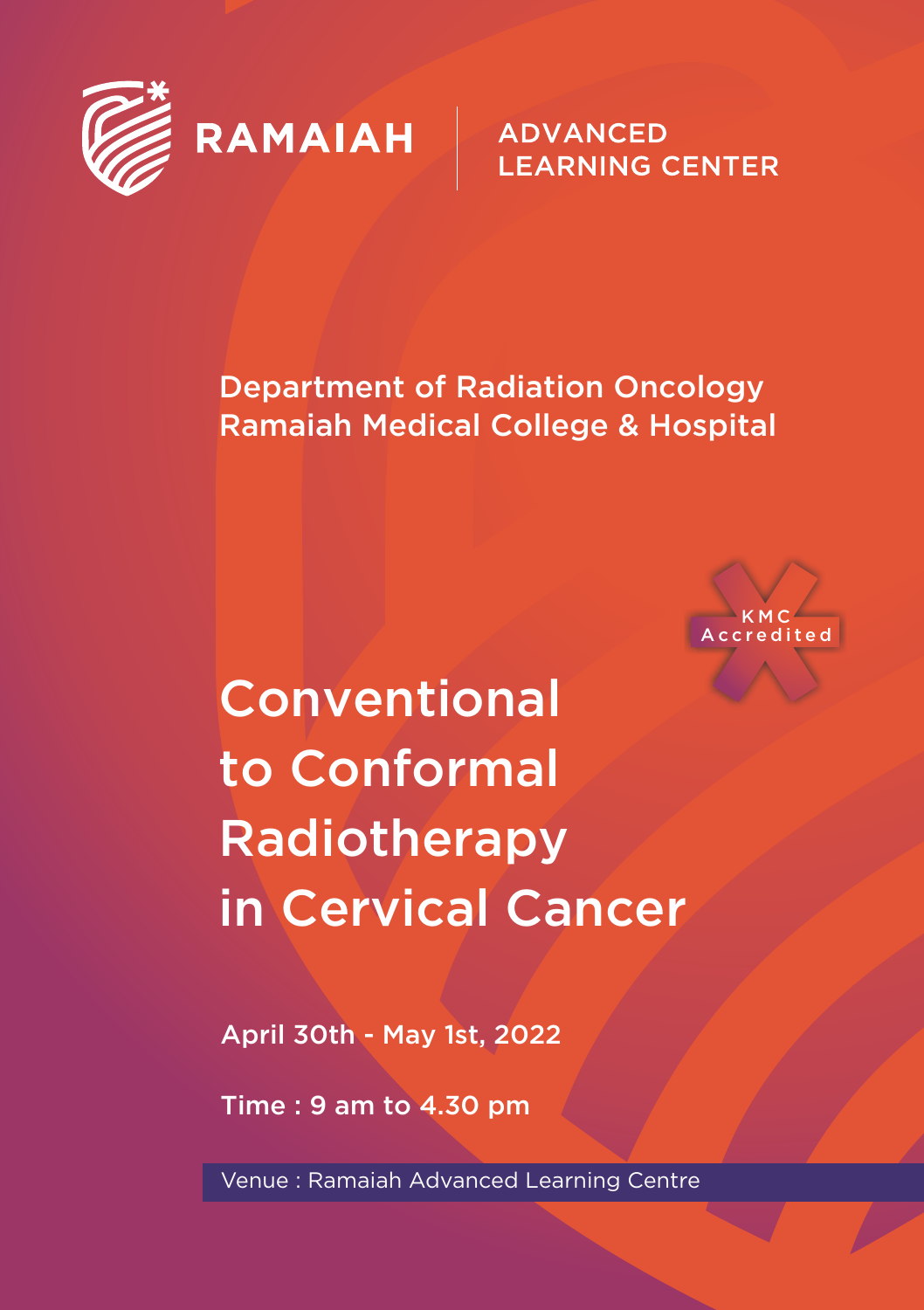## Highlights:

- Cadaveric applicator insertion
- System based individualized contouring
- Interactive Q&A with the experienced faculty
- Poster presentation
- \* COVID appropriate behaviour will be stringently followed.

### Day 1

# (30th April 2022, Saturday)

8:30am to 9am - Registration

| Timing      | <b>Topics</b>                                                             | Faculty                          |
|-------------|---------------------------------------------------------------------------|----------------------------------|
| 9-9.30am    | Introduction to workshop and<br>Pre-Test                                  | Dr Janaki M G                    |
| 9.30-11am   | Conventional EBRT planning                                                | Dr Manjunath G N                 |
| 11-11:15am  | Tea break                                                                 |                                  |
| 11:15am-1pm | Conformal technique -Participatory<br>contouring sessions followed by Q&A | Dr Avinash H U                   |
| $1-2pm$     | Lunch                                                                     |                                  |
| $2-3$ pm    | For physician from physicist- EBRT<br>planning in different techniques.   | Mr Shahan Shad<br>C A(Physicist) |
| $3-4$ pm    | Nuances in EBRT plan evaluation                                           | Dr Rajeev A G                    |
| 4-4:30pm    | "Know Your Brachytherapy<br>Applicators" - BEBIG Representative           |                                  |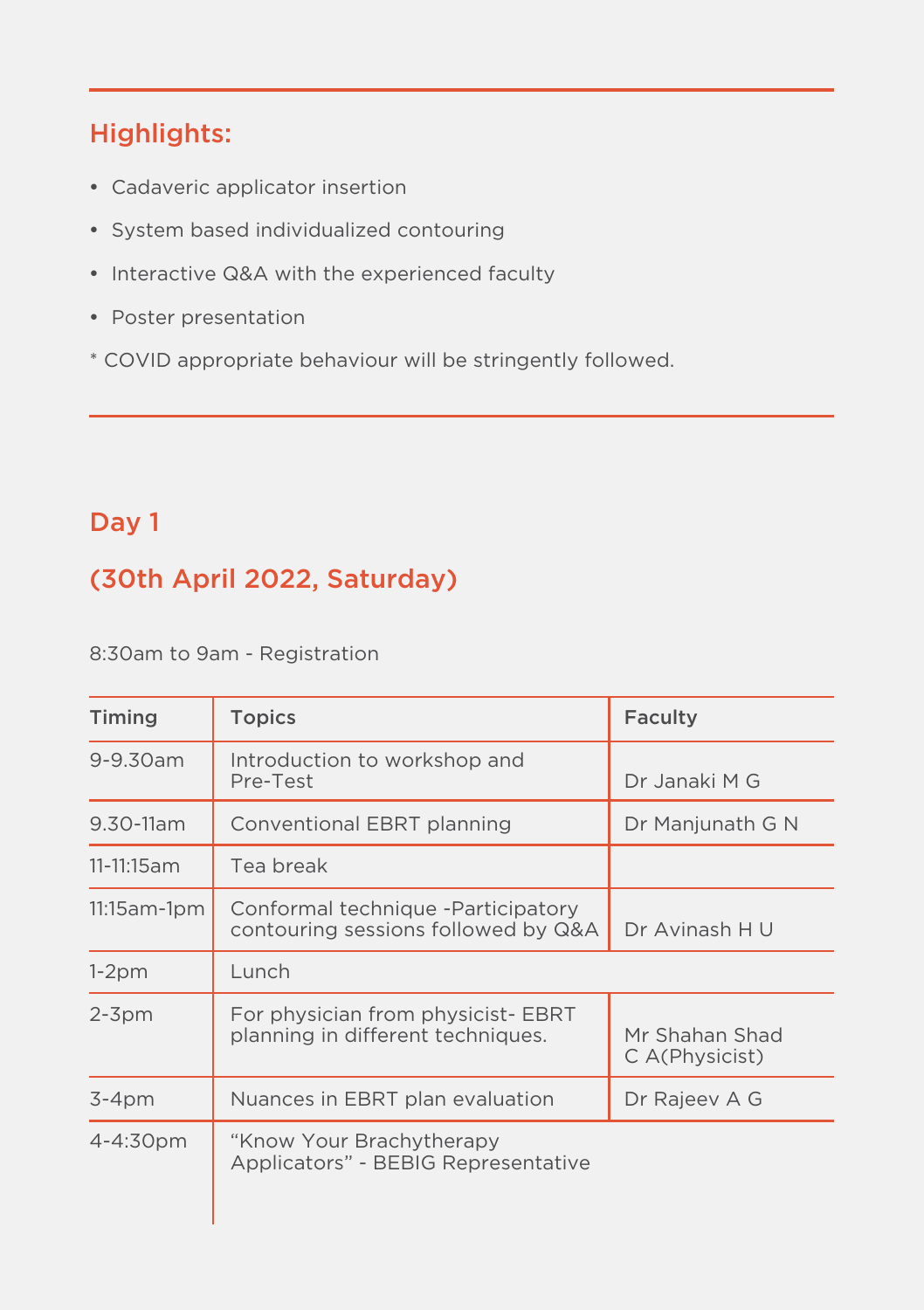### Day 2

### (1st May 2022, Sunday)

| Timing        | <b>Topics</b>                                                                   | Faculty                                                                 |
|---------------|---------------------------------------------------------------------------------|-------------------------------------------------------------------------|
| 9-9:30am      | Briefing about objectives of<br>cadaveric workshop                              | Dr Arul Ponni T R                                                       |
| $9:30$ am-1pm | Cadaveric workshop-Hands-on<br>experience under the guidance<br>of the experts. | Dr Janaki M G<br>Dr Amrut Kadam<br>Dr Karthik S Rishi<br>Dr Mohan Kumar |
| $1-2pm$       | Lunch                                                                           |                                                                         |
| $2-3$ pm      | All that you need to know<br>about -"Point Based<br>Brachytherapy Planning"     | Mrs. Kamakshi<br>Dr Kirthi Koushik<br>Dr Lithika<br>Dr Ezhilarasi       |
| $3-4pm$       | Answering your Why & What<br>in "Volume Based Brachytherapy<br>Planning"        | Mrs. Revathy<br>Mrs. Mahitha<br>Dr Ram C Alva                           |
| 4-4:30pm      | Post Test and Concluding<br>Remarks                                             | Dr Koushik K<br>Dr Ram C Alva                                           |

Poster Presentation on April 30th - May 1st 2022 – whole day

- Topic : Cervical Cancer
- Faculty : Dr Ramesh S Bilimagga Dr Arul Ponni T R